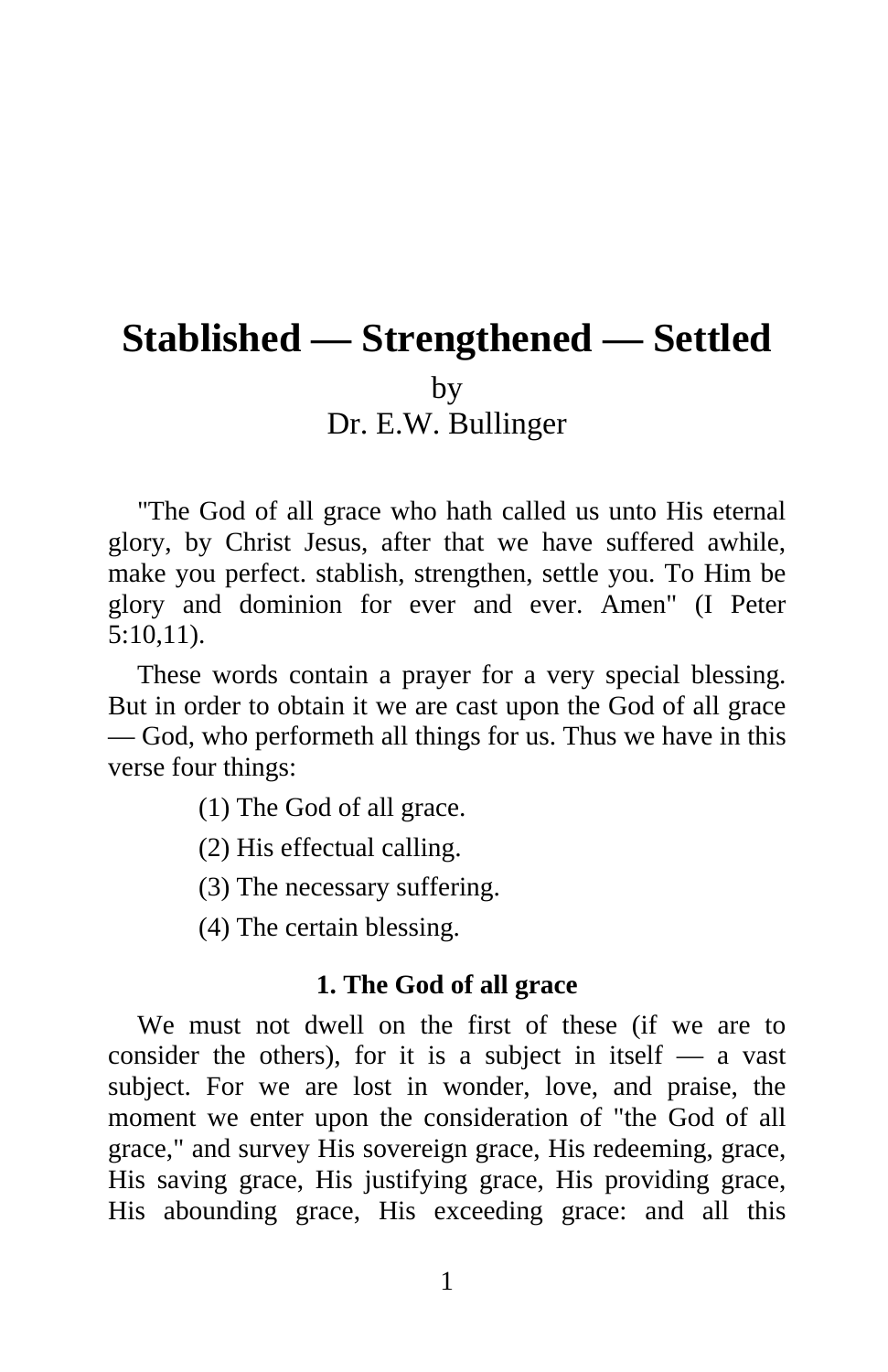uninfluenced grace, invincible grace, inexhaustible and immutable grace.

What grace! All treasured up in Jesus Christ who is "full of grace," and He alone. It can never be said of any mortal as it is said of Mary, "Hail, Mary, full of grace!" in perversion of Luke 1:28, in all the Romish versions. No! all grace is treasured up for us in Christ, and He holds it at His own disposal. Let us pass on to the second point.

### **2. His effectual calling**

"Who hath called us unto His eternal glory," not, who is calling us, not, who may call us, but "who hath called us," a past, completed act, and that not to a temporal glory, nor to a fleeting transient glory, but to a glory which knew no beginning and can know no end. If He has called us, it is to His eternal glory. If He has called us, we shall have experienced our inability to obey. That is why it is here, "The God of all grace." When God commands, the first thing we do is to discover our inability to obey; it is this which fills us with anxiety to be saved.

When He calls, we immediately discover that we are like Mephibosheth in II Samuel 9. We are at Lo-Debar, a "place of no pasture." We have nothing really to sustain us, we are clothed in filthy garments, we are not worthy to come into the King's presence, not meet to sit at the King's table, and, moreover, "lame on both feet" (verse 13). When King David called Mephibosheth, how could he obey ? But David called him not for his own sake. He said, "Is there yet any that is left of the house of Saul that I may shew him kindness for Jonathan's sake?" (verse 1). "Fear not: for I will surely shew thee kindness for Jonathan thy Father's sake " (verse 7). Still, how could he obey, being lame on his feet? We learn in verse 15, only by being sent for, fetched and carried. And so with us. The Lord Himself must be the carrier, the sender, the fetcher, or the appointer of those who shall do so.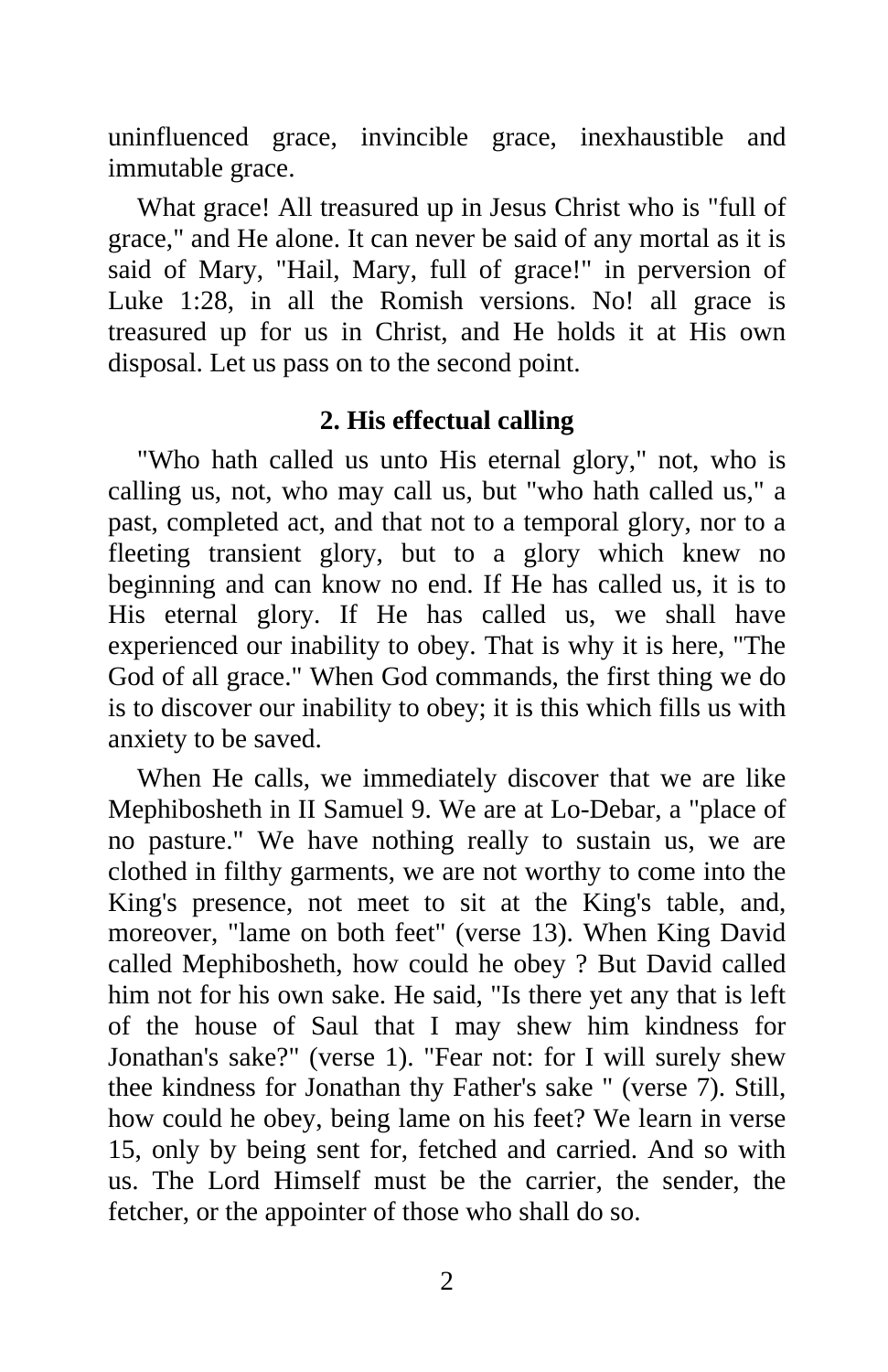Like the man sick of the palsy; he was carried to the Lord Jesus Christ, and it is written, "Jesus seeing their faith." Why is it that we immediately and universally think of the four and not of the five. Why do we exclude the man himself ? Had he no faith, no desire? How do we know but that it was he who urged his friends to carry him? It is only our own perversity that thus limits God's grace. Yes, and "When Jesus saw their faith" He saw the desire of His own heart, the work of His own hands. Where there is the Master's gracious call, there will also be His careful carrying.

"Who hath called us unto His eternal glory?" How does He call? By Jesus Christ, it says. Yes, it is all by Christ, with Christ, through Christ, in Christ. Called by Christ to the experience of identification with Him in the glory of God the Father, we are comforted with the fact that as the Head is, so are the members of the body of Christ. .As the Father sees Him, so He sees His members. They are glorified together in the purpose of God. But as Jehovah the Spirit brings them into the apprehension of what they are in Christ, it is then that they discover their corrupt and depraved condition. It is then they cry, "I am black," "I am vile," "I am undone." But the declaration of His grace-filled lips is, "Thou art all fair, my love, there is no spot in thee." That is glory! Can we believe it? Only as He brings this precious truth home to us by the power of the Holy Spirit. It is thus that we, as the members of His body, realize something of the glory we possess in and through Him.

#### **3. The necessary suffering**

"After that ye have suffered awhile." Have we been called to His eternal glory ? Then we have the call to suffering also. Has Christ left us the legacy of His peace (John 16:33)? He has left us the legacy of tribulation also. Then in the world we shall have tribulation. Do the consolations of Christ abound in us? Then the sufferings also abound (II Corinthians 1:5). But we have this testimony concerning them: "That no man should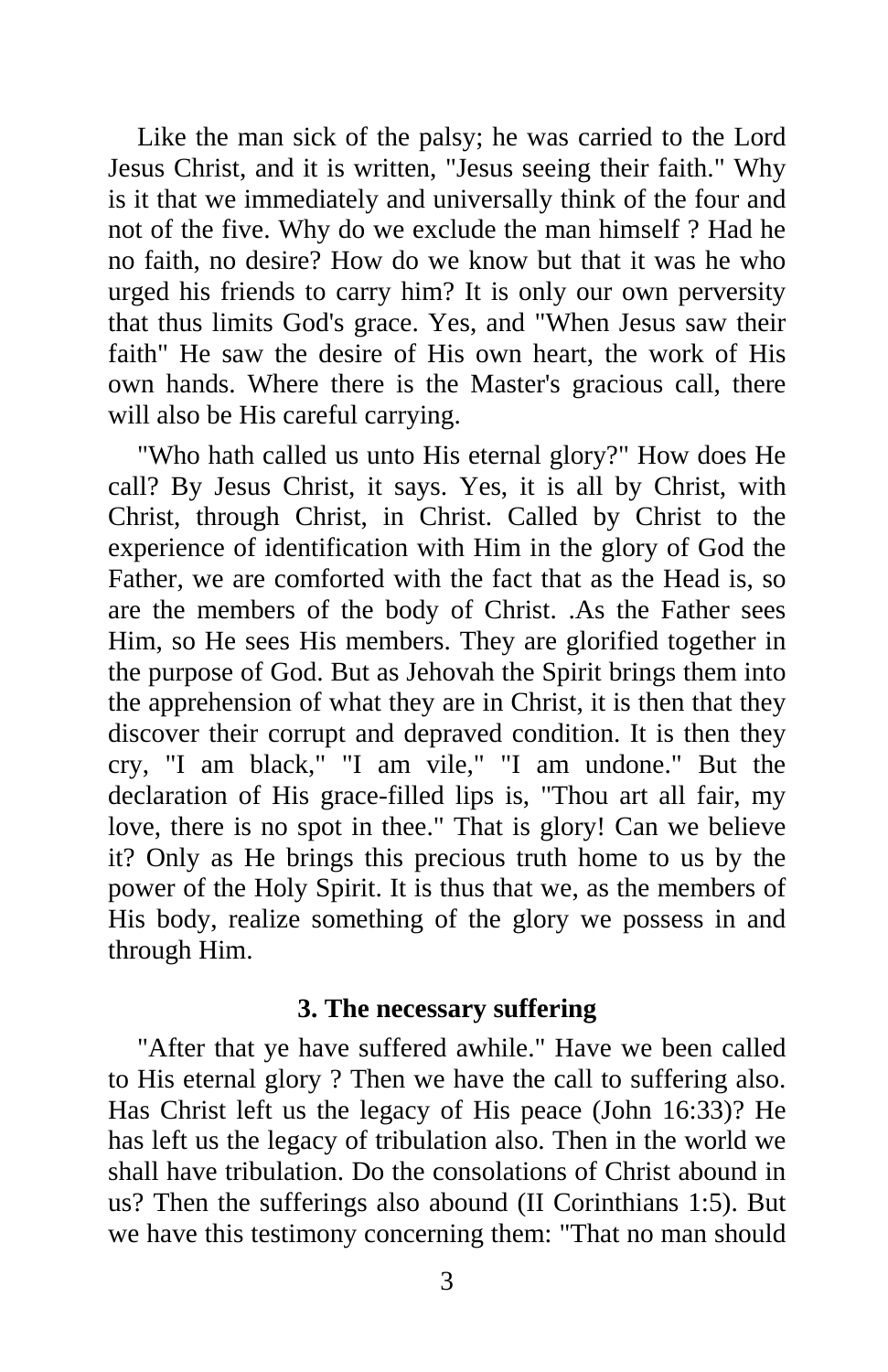be moved by these afflictions: for yourselves know that we are appointed thereunto, for, verily, when we were with you, we told you before that we should suffer tribulation, even as it came to pass, and ye know" (I Thessalonians 3:3,4). Is it not a mercy to know this blessed truth, so that we may not be moved? To know that there is not a pain or anxiety or trial or care but what comes in all wisdom, and is accompanied by infinite love.

Have you experienced any of them? What have you done with them? Does your conscience condemn you for having taken them to anyone but to Him, who calls you by them to Himself? May the Lord ever enable us to carry our anxieties, our cares, our distresses and our sorrows to Himself. He alone can comfort us, He alone can deliver us in His own good time. Hence we pray in our service, "We commend to Thy Fatherly goodness all those who are anyways afflicted in mind, body or estate, that it may please Thee to comfort and relieve them according to their several necessities, giving them patience under their sufferings, and a happy issue out of all their afflictions." Our hearts respond to that. There is true fellowship there. "The God of all grace who hath called us unto His eternal glory by Christ Jesus, after that ye have suffered awhile, make you perfect, stablish, strengthen, settle you." Christian sympathy breathed in that prayer.

If we are called to His eternal glory, we shall be called to suffering also. If we are called to experience spiritual union with a risen Christ in the heavenlies, to enjoy fellowship with the Father, Son and Holy Spirit (Ephesians 2:6), we shall also experience conflict with wicked spirits in the same heavenlies (Ephesians 6:12). The very place of favour is the scene of conflict. You see this in the case of the Lord Jesus Himself. "Lo, a voice from heaven saying, 'This is My beloved Son in whom I am well pleased.' Then was Jesus led up of the Spirit into the wilderness to be tempted of the devil." You see the same in His servant Paul (II Corinthians 12:1-10). Paul was in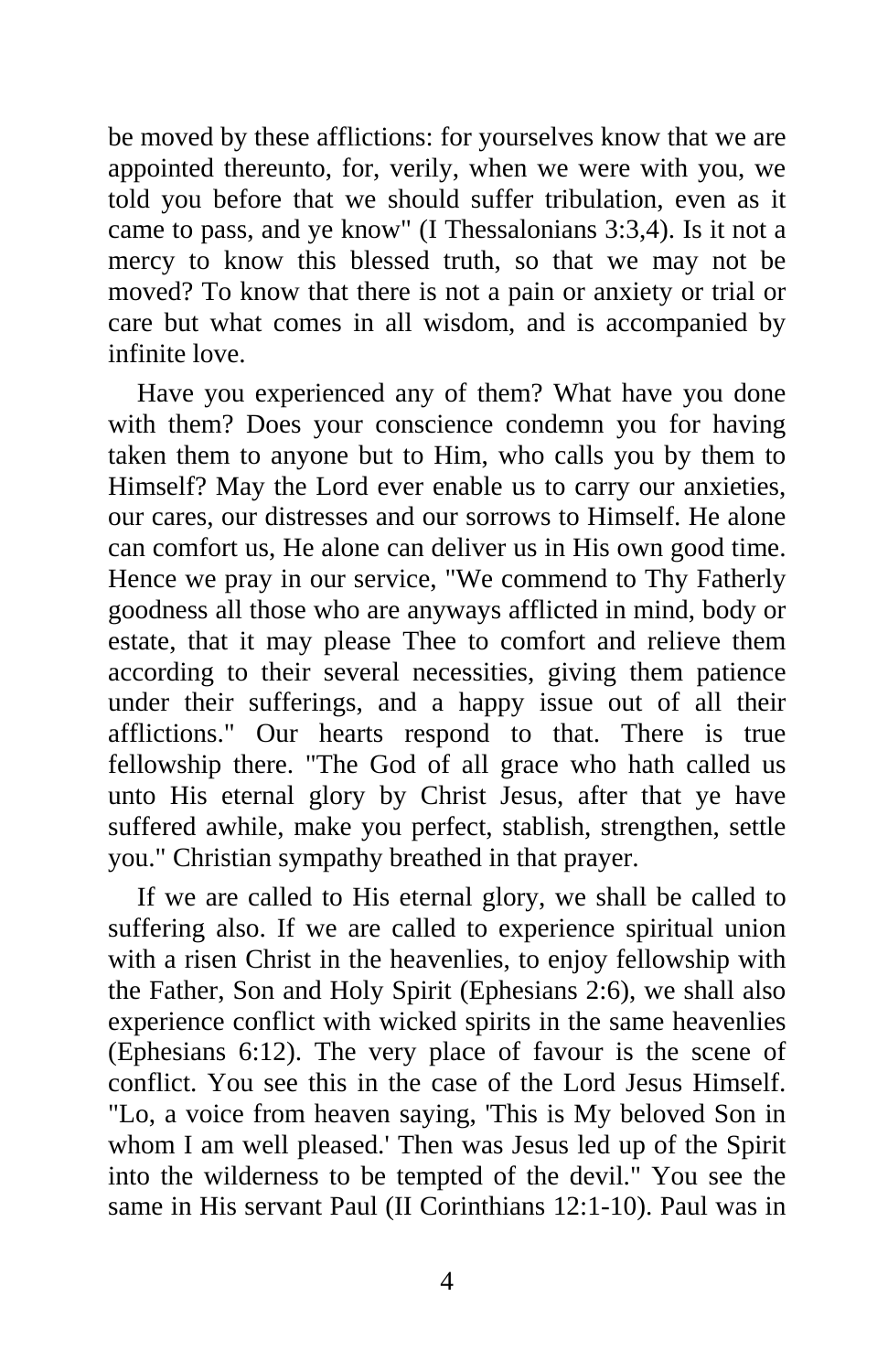the third heaven, blest with extraordinary revelations of eternal glory, yet there was the necessary suffering, '"a messenger of Satan to buffet him." "A man in Christ," yet a man "buffeted" by an angel of Satan. But after he had suffered awhile he was stablished, strengthened, settled by those gracious words, "My grace is sufficient for thee for My strength is made perfect in weakness." This brings us to...

## **4. The certain blessing**

"Make you perfect." What are we to understand by these words? It is a word of simple meaning, but full of instruction. It means to adjust, put in order again. Among the Greeks it was the technical surgical term for setting a bone, a medical term for making up and preparing medicine. It was also a nautical term for fitting out, refitting or repairing a ship. We have its various meanings, all true in a spiritual sense, expressed in this prayer; it is the prayer for us to pray, and it expresses the work of God for us.

The following are some occurrences of the word, and they illustrate its use: (Matthew 4:21), "He saw other two brethren... with their father mending their nets." (Galatians 6:1). "If a man be overtaken in a fault, ye that are spiritual restore such a one." (Hebrews 10:5), "A body hast Thou prepared (margin fitted) Me." (I Corinthians 1:10), "Perfectly joined together." Who can mend our ways and repair our nets ? Restore us when overtaken in a fault, prepare our hearts, join us together in the same mind, the same mind that was in Christ Jesus, but the God of all grace?

It is He also who can stablish us. This speaks of permanency. "It came to pass when the time was come that He should be received up He steadfastly set His face to go to Jerusalem (Luke 9:51); i.e., His purpose was stablished, fixed, settled; nothing could move it. "And the Lord said, 'Simon, Simon, Satan hath desired to have you (plural) that he may sift you (plural) as wheat, but I have prayed for thee that thy faith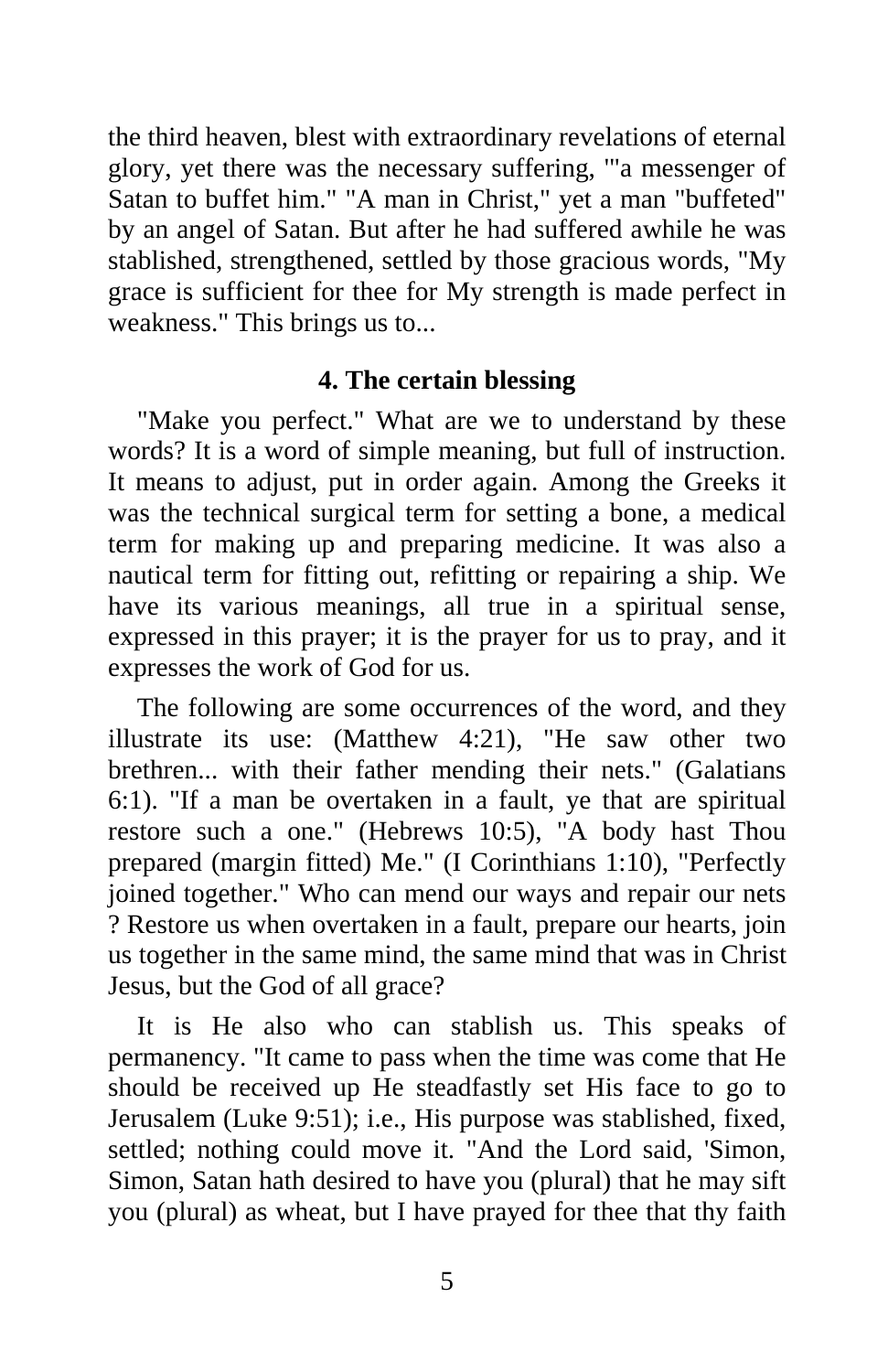fail not, and when thou art converted strengthen (i.e., stablish) thy brethren'" (Luke 22:31,32). That is the very thing Peter is doing by the Holy Spirit here in our text. He was obeying by the Spirit this very command. May he by these words stablish us his brethren now. His very example stablishes us, for though Peter failed and fell, his faith did not fail, it was the faith of the operation of God, and neither men nor demons, neither Peter's sins, Peter's wavering, or Peter's doubting could ever mar the fair beauty of that faith which stood not "in the wisdom of men, but in the power of God" ( I Corinthians 2:5).

Peter's faith had many a shaking, but it was stablished upon the truth of his God, upon the person and work and righteousness of Jesus Christ. A faith, so stablished by the "God of all grace," reconciles the heart to His mysterious and sometimes perplexing providences, and nothing shall ever remove it from its foundation. Peter does not say that we are to arrive at any state of perfection, or at this stablishing by praying, by believing, or by any act of faith or act of surrender as it is popularly called. No. He looks to the God of all grace to do it all for us.

"Strengthen." Why are those who are stablished in Christ to be strengthened? Because in themselves they are weak and often faint and weary. See how we read of this strengthening in the case of Paul (II Corinthians 12:5-10). Paul had no strength out of Christ, and yet he was "strong in the Lord, and in the power of His might" (Ephesians 6:10). He could do all things through Christ strengthening Him (Philippians 4:13). He was "strengthened with all might according to His glorious power unto all patience and long-suffering with joyfulness" (Colossians 1:11). God, having commanded strength for His people, secures it to them in the Son of His love, and performs it in them by His Spirit. Therefore this is their supplication. "Strengthen, O God, that which Thou hast wrought for us" (Psalm 68:28).